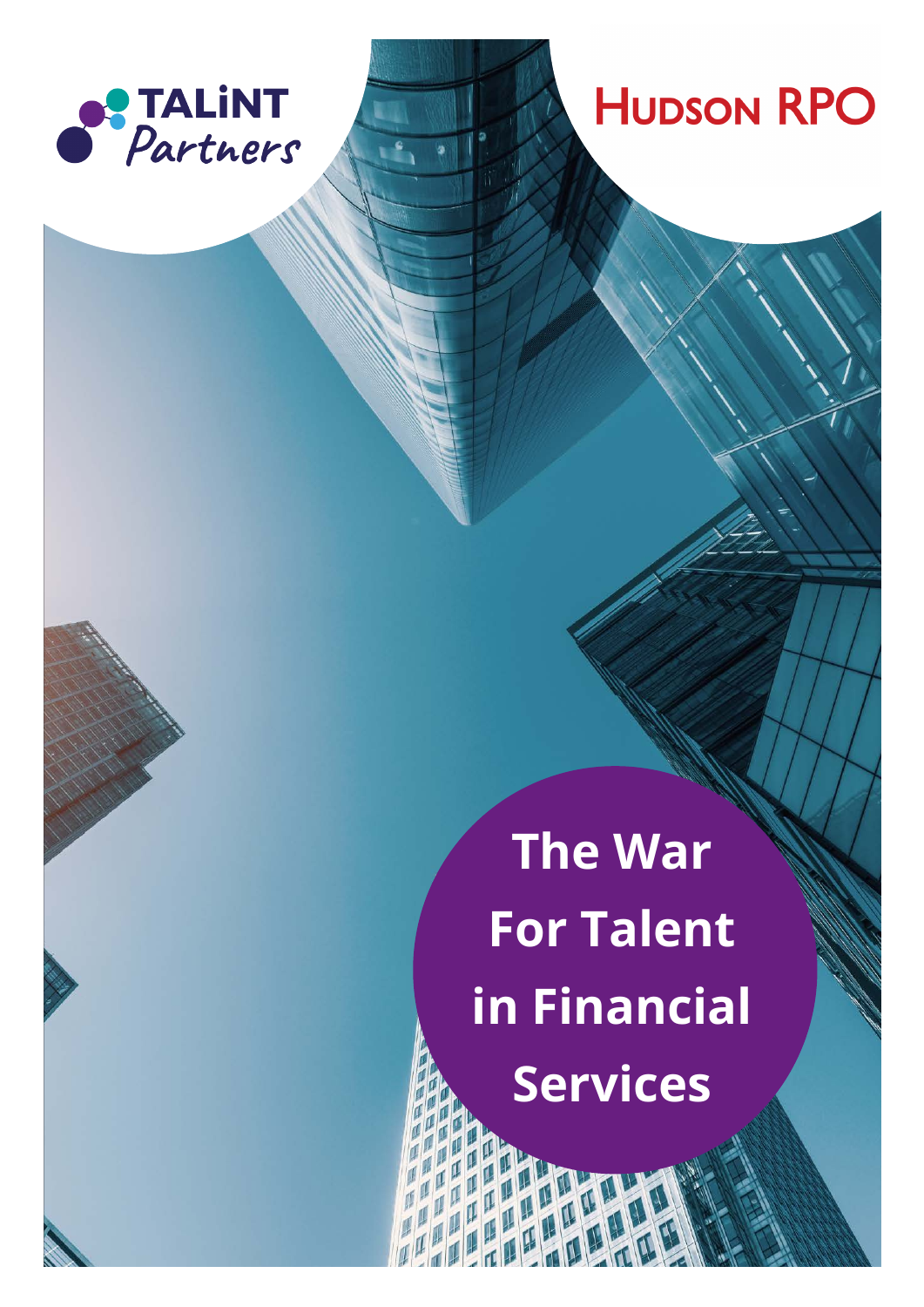## **The War For Talent in Financal Services**

This time last year, most Western economies saw massive spikes in unemployment due to the pandemic, yet most industries today face one of the most acute labor market shortages ever

The finance sector is particularly struggling to not only attract, but retain employees, so TALiNT Partners and HudsonRPO convened a panel of TA and HR experts from across the sector to discuss the challenges they face and the approaches they are utilizing.

Our expert panellists had a fascinating range of experiences and perspectives but they all agreed on one thing: It's extremely tough out there!

#### **Fierce competition for talent**

Filling retail positions in banking is particularly challenging, highlighted a VP for a renowned bank. "For the first time in 15 years, we have less traffic to our site and more jobs. Until now we have never had to go out and look for people for those roles." They too have noticed "a very competitive market" with candidates "inundated" with job offers.

Changing jobs is certainly easier when working remotely. "It's definitely easier for people to have a quick side chat with recruiters to see where the land lies," pointed out a head of HR at a leading trading firm.

*"We are definitely witnessing an evolution from the 'gotta be here' approach to something more flexible."*

Brooks Thurston, Global Talent Acquisition Operations Manager, Northern Trust

#### **"Back-out" pandemic**

The tight labor market has been accompanied by a pandemic of "back-outs", where individuals



**Ken Brotherston Managing Director TALiNT Partners**

decline already accepted job offers because of a better offer. Some job offers even result in no-shows – something many organizations have never really seen until now, highlighted Ken Brotherston, Managing Director of TALiNT Partners.

Thankfully, many more organizations are now more open to hiring talent anywhere across the nation, confirmed Rhoda Banks, SVP Talent Management at American Accredits. "But even though we have more access to talent, it hasn't been any easier to find it. Recruiting in this industry remains challenging. Candidates have so many more opportunities available to them now, which is posing a huge challenge for the industry."

#### **Compliance challenges**

In the Finance Sector (FS) issues of compliance can make hybrid/remote models much more difficult to offer all employees. "As we are a trading organization, we need employees, like traders, to be back in the office full-time, because of legislation and compliance issues," highlighted a guest.

"But it has been a real struggle getting employees to return to the physical office in both my current and previous role. Workers are rightly questioning why they have to return to the office, after successfully working remotely from home for over a year," explained Rhoda.

#### **Balancing flexibility with business needs**

One participant from a large investment company is facing similar challenges. "Although everyone is working remotely for now, come the fall the new work model will be dictated by each team, and remote options will depend on role/ function," they explained.

"However, we are trying to be as flexible as possible. Every single team is different and we want to treat them all with the compassion they need, offer them flexibility fairly without being discriminatory. But of course, balancing that with the legitimate needs of the business is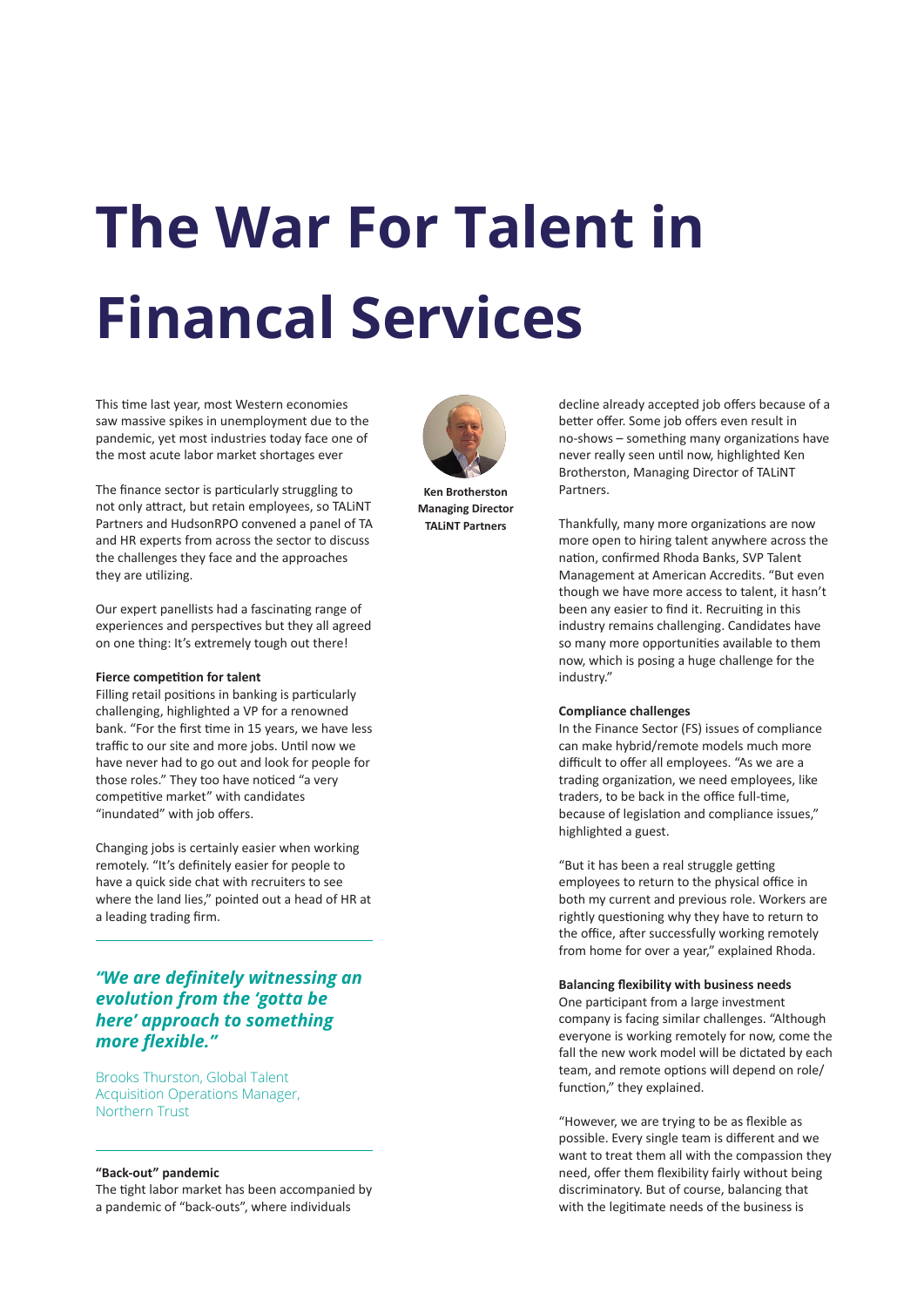

proving to be difficult. Explaining why some roles can be 100 percent remote, while others can't is hugely challenging."

#### **Overcoming traditional mindsets**

Brooks Thurston, Global Talent Acquisition Operations Manager of financial services firm Northern Trust, headquartered in Chicago, commented "We are definitely witnessing an evolution from the 'gotta be here' approach to something more flexible. Our own mindset is evolving as more discussions are being had."

Even the largest financial organizations are taking very different positions on the issue, highlighted Ken. Just a few months ago, the CEO of Goldman Sachs called remote working "an aberration." In contrast, Citi's Chief sent a staff-wide memo in March saying the bank expected most staff to work in a hybrid model in a bid to improve work-life balance.

#### **Onboarding needs to start early**

Of course, just because a new recruit accepts a role, it's no guarantee that they'll join your firm, as they could potentially be inundated by multiple offers, and/or be poached by a competitor. "So it's vital to keep them excited and engaged about joining your firm, while they work out their notice period," advised one participant. "Managers/ colleagues should make contact immediately with the candidate to develop a rapport and retain that excitement about joining, and prevent them from seeking other appointments before their start date. I constantly advise managers to introduce a 'buddy' to ensure regular contact through phone calls or emails."

Fintech startup MotoRefi's Director – Talent Acquisition, Adrian Russo, agreed: "After candidates sign the offer letter, keeping them engaged and looping them in communications is key to help them feel like they're already a member of the team. We have a whole workplace experience team solely devoted to the candidate/ employee experience, who send out swag boxes to new hires."

Seeing physical office space should also be part of that early experience, unless they are really remote, so candidates get an opportunity to see the office, especially if it is a hybrid setup. Give them an office tour, so they can check out the location of their desk, places to eat lunch in the surrounding area, meeting spaces, etc.

Managers/leaders, however, are critical to a successful onboarding of new recruits. "Research shows employees will decide if they stay or go based on their connection with their manager, not HR," added Rhoda. "So although HR has a role in defining/designing an onboarding plan/process, it's vital to engage leaders in the onboarding process."

#### **Most sought-after benefits**

Offering the right benefits are also key to attracting top talent. "Attracting Millennials and Gen Z – who are becoming the majority of the workforce – is particularly challenging," pointed out Jeremiah Stone, Talent Acquisition Leader from Macquarie. "They have a different set of drivers and interests, and what they find compelling in employers can vary hugely. Compensation isn't always a driver. They want to work for companies that live the values of diversity, equity and inclusion (DE&I). So they'll ask questions like, what is the impact of this work? Are there any programs around DE&I? What's the composition of your workforce and how has it improved?"

*"So although HR has a role in defining/designing an onboarding plan/process, it's vital to engage leaders in the onboarding process."* 

Rhoda Banks, SVP Talent Management, American Accredits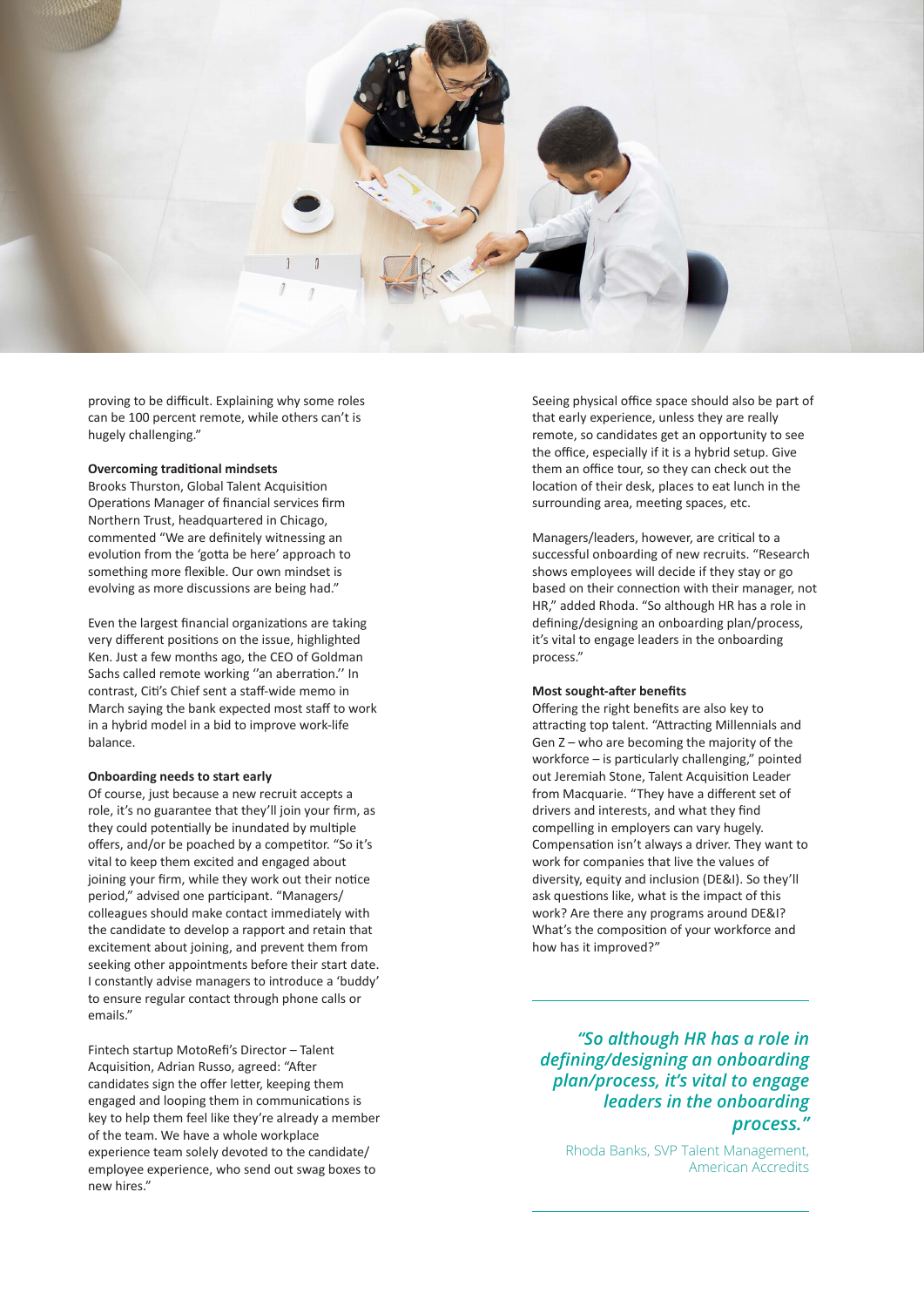Another hugely sought-after benefit is vacation/ time off. In Rhoda's experience, "The top reason for candidates rejecting a job offer is actually vacation time and not compensation. "Many candidates are looking for more time off so giving new hires, say an extra week off," can help to seal the deal, according to Rhoda.

Titles and career progression matter too, confirmed another participant. In fact, what drives most senior staff to look for other job opportunities (especially VPs) is lack of growth/ promotion opportunities. One delegate commented during exit interviews, it's not uncommon for them to hear, 'there's only one CIO/CFO role, and she/he is not going anywhere'. "So employees are definitely thinking about their long-term career trajectory. They want more responsibility, more ownership and want to make more of an impact on clients or the business. If they can't do that with their existing employer, then they will be tempted to consider other offers," they warned.

So how do you mitigate that? "It's about being proactive," according to said participant. "I have a call regularly with all my team leaders, where I ask: Do your people know they are important? Did you tell them they are valuable? Staff need to hear that while they still work for you; not when they hand in their resignation."

#### **Looking ahead**

So what can we expect to see in Talent Acquisition in finance over the next six months? For some participants, the next few months will be about testing the new way of working and whether it's in line with company culture and values. They are expecting to see "a lot of churn still happening as people get used to the new normal" and are banking on more turnover and needing more support to fulfil those roles.

Employees are undoubtedly hesitant about a full-time office return after a year and a half of comfortably working from home everyday. "However, they may feel differently once they get back into the groove of travelling to work," said TALiNT Partners' Consultant Tracey Klein. "Staff may decide that it does actually feel good to be back at the office with colleagues, and we may well see a willingness to be more present in the office."

 We will see a "vast disparity between progressive organizations who are really leaning into this new hybrid work-style, and those that are trying to maintain the more traditional office work style," predicted Adrian. Companies that recognize that we are in new remote-first environment, and cater for all employee needs – including women – will see a more "equitable and diverse environment."

#### **Get proactive and creative**

Smart companies "will take advantage of this time and to capture new talent, and as a result will see diversity at all levels", added Adrian. "And competitors will find themselves asking what's Company A doing that we're not; and will want to replicate what Company A is doing. But by that time it will be too late."

Being proactive and being ahead of the game is crucial to winning the current war for talent. One guest has already got her eyes on the 'top talent' that her firm wants to retain. "We are being proactive, so in six months, we can say we've done x,y and z to retain our top talent."

It's vital to get creative to attract new talented recruits. For example, look where you normally wouldn't. "That means looking in local markets, as well as outside the industry. That's what we're doing to find talent for retail banking positions," explained Steve Wajda from HudsonRPO.

As most workers that left the workforce during the pandemic were women, companies could certainly do more to engage and woo them back through programmes like returnships.

Admittedly, many families in many parts of the US don't know what the school scenario will be like until September. So until those plans are in place, many women may be reluctant to committing to a new role even if it's remote. "However, there's no reason, why companies can't be proactive and start engaging these women now, rather than later in the year," added Ken.

After all, the key to winning this war for talent boils down to better planning, being more proactive and getting more creative, concluded the experts.